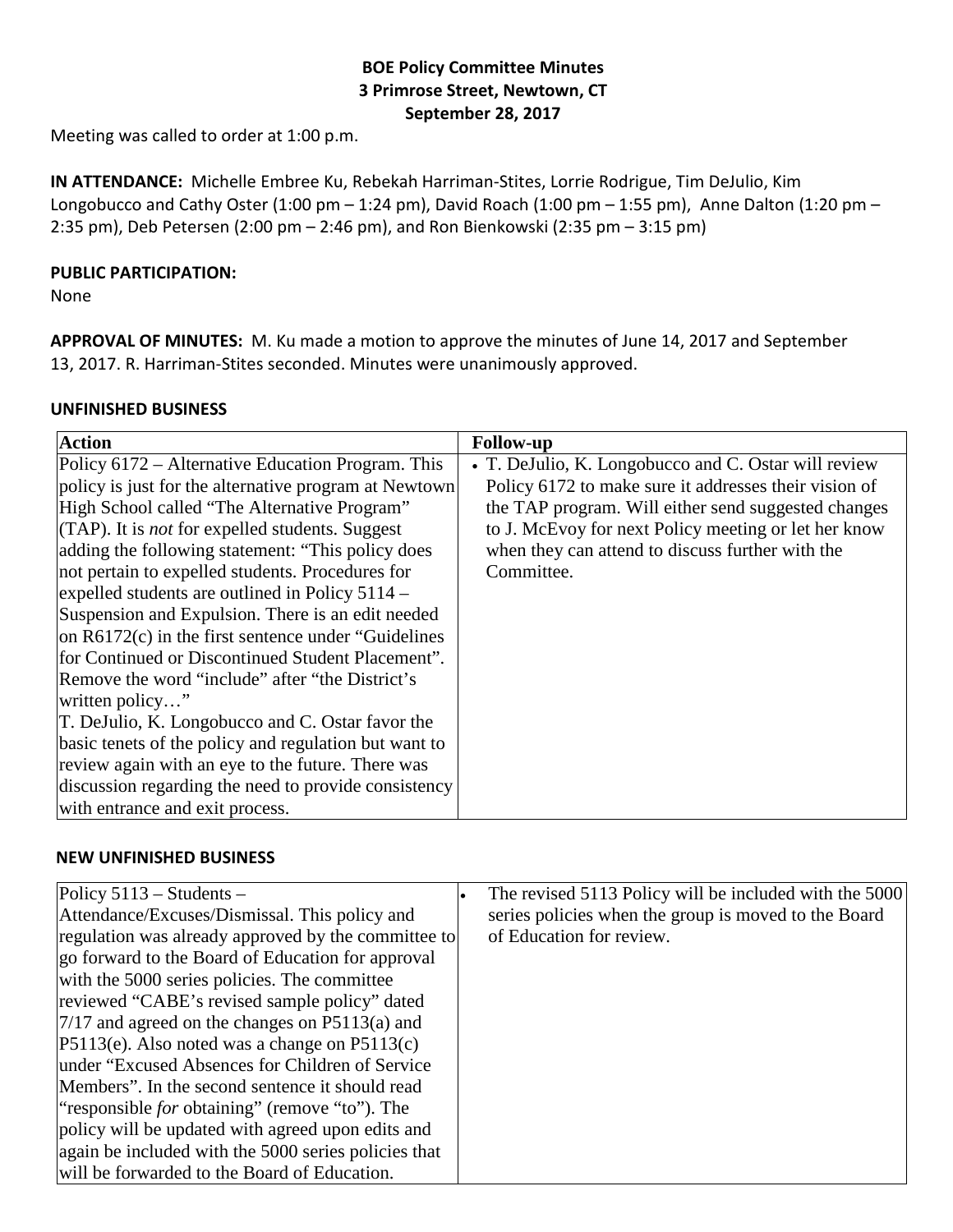| <b>Action</b>                                        | <b>Follow-up</b>                                      |
|------------------------------------------------------|-------------------------------------------------------|
| Policy $5113.2 - Truancy - adopted by Board of$      | Policy $5113.2 - Truancy - to stay as adopted by the$ |
| Education on $8/15/17$ – committee reviewed update   | Board of Education on 8/15/17.                        |
| from CABE. It was decided that Policy 5113.2 had     |                                                       |
| no changes needed.                                   |                                                       |
| Policy $5114$ – Suspension and Expulsion – adopted   | Policy $5114$ – Suspension and Expulsion – to stay as |
| by Board of Education on $8/15/17$ – committee       | adopted by the Board of Education on 8/15/17.         |
| reviewed update from CABE and Policy 5114 had        |                                                       |
| no changes needed.                                   |                                                       |
| Policy 5131 – Student Conduct – Optional policy      | No further action required.                           |
| that is not needed if Policy 5114 is approved.       |                                                       |
| Policy $5144 - Discipline - Optional policy that is$ | No further action required.                           |
| not needed if Policy 5114 is approved                |                                                       |

## **UNFINISHED BUSINESS**

| Policy 5141.25 – Life-Threatening Allergies and        | • Policy $5141.25$ – Life-Threatening Allergies and    |
|--------------------------------------------------------|--------------------------------------------------------|
| Glycogen Storage Disease Management – A. Dalton        | Glycogen Storage Disease Management was adopted        |
| gave updated language that the committee approved      | by the Board of Education on July 18, 2017. Once the   |
| for $5141.25(g)$ . Under C. – Food in Schools #2 a. It | agreed upon revisions are made, it needs to go back to |
| now should read "A link to a F.A.R.E. approved         | the Board of Education for review.                     |
| website for information on nut-free and allergy        | • L. Rodrigue and A. Dalton need to report back to the |
| friendly snacks for children:                          | committee on their findings regarding disseminating    |
| https://snacksafely.com/safe-snack-guide/"             | the Individualized Health Care Plan and the Emergency  |
| Also under $C.$ – Food in Schools #7a, the committee   | Care Plan for after school activities.                 |
| decided to add "for Community/PTA or school            |                                                        |
| sponsored events;" after "No food is allowed in any    |                                                        |
| classroom". On page 5141.25(h) D. Food in Schools      |                                                        |
| - "Curricular Instruction Use" was approved to be      |                                                        |
| added (and remove "Generally"). And also under         |                                                        |
| D. #1 to add "instructional" before "purpose". This    |                                                        |
| adopted policy needs to be revised and to go back to   |                                                        |
| the Board of Education for review. There was           |                                                        |
| discussion generated by A. Dalton on the challenges    |                                                        |
| involved in fully implementing, on page $5141.25(e)$   |                                                        |
| under Individualized Health Care Plans and             |                                                        |
| Emergency Health Care Plans, item G. Need to           |                                                        |
| figure out how to disseminate the IHCP and ECP not     |                                                        |
| only during the school day but for after school        |                                                        |
| activities.                                            |                                                        |
| L. Rodrigue will arrange a meeting with D. Roach,      |                                                        |
| C. Amodeo, herself and others to come up with a        |                                                        |
| solution. A. Dalton will check on after-school         |                                                        |
| activities/clubs.                                      |                                                        |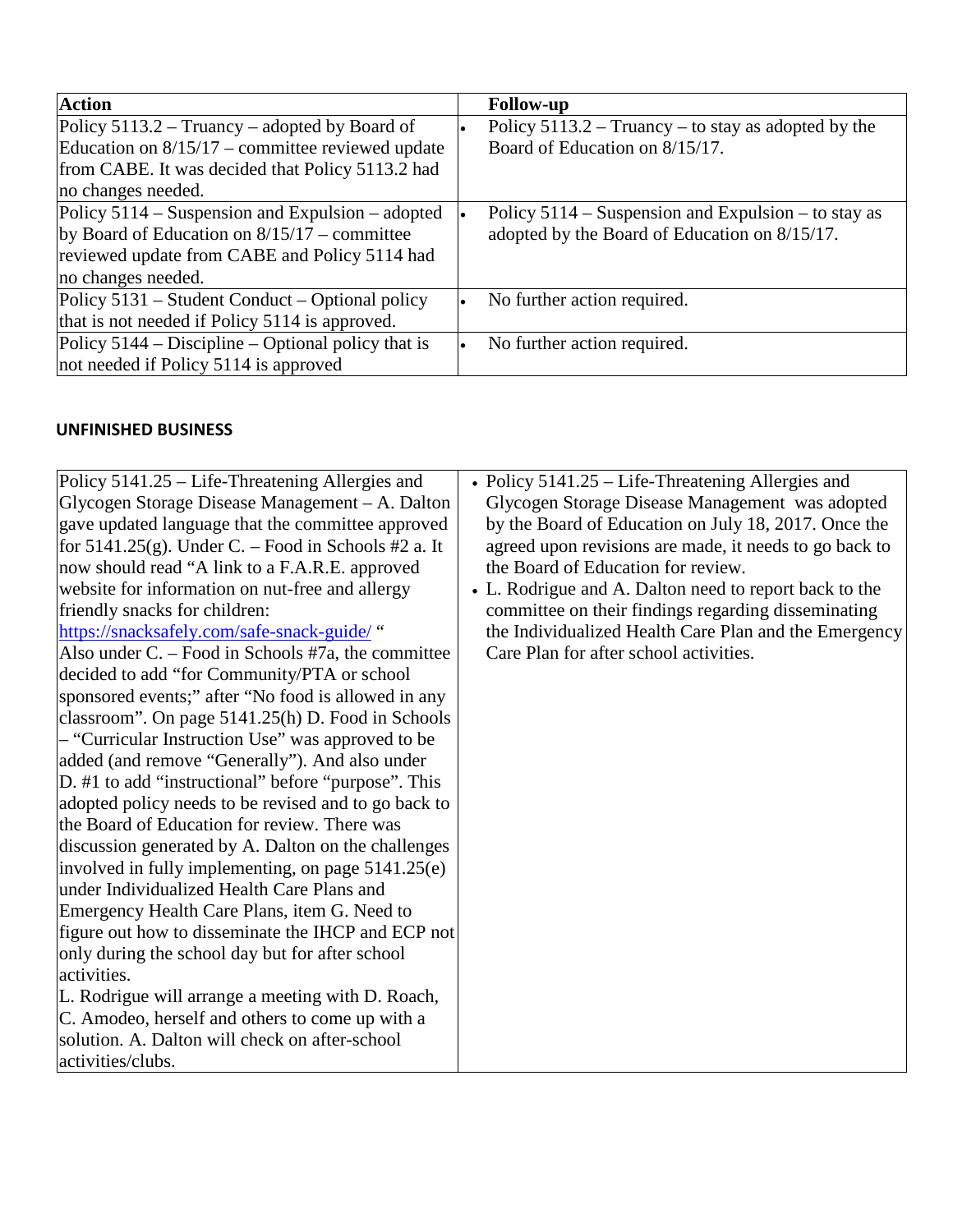# **NEW BUSINESS**

| • Proposed Policy from D. Petersen on Classroom         |
|---------------------------------------------------------|
| Observations by Parents and CABE Policy P1250 on        |
| Community Relations – Visits to the Schools to be       |
| reviewed by the Committee at the next meeting.          |
| Policy on Classroom Observations. They agreed that      |
|                                                         |
| discussion as to whether there is a need to have both   |
| policies or make Classroom Observations a subset of     |
| the broader Policy P1250. The committee decided to      |
|                                                         |
|                                                         |
| Observations by Parents policy: in the last paragraph   |
| on $1st$ page, remove "the student's" and add an "s" to |
|                                                         |
|                                                         |
|                                                         |

## **UNFINISHED BUSINESS**

| Policy 3280 – Gifts, Grants and Bequests –           | • No further action required.                       |
|------------------------------------------------------|-----------------------------------------------------|
| R. Bienkowski likes this policy, adopted by Board of |                                                     |
| Education on 4/4/17, as it is. No changes needed.    |                                                     |
| Policy 3281.2 – Online Fundraising Campaigns –       | • Policy $3281.2$ – Online Fundraising Campaigns –  |
| Crowdfunding – R. Bienkowski reviewed CABE's         | Crowdfunding, with the agreed upon edits, will be   |
| "An optional policy to consider" and recommended     | forwarded to the Board of Education for review      |
| to the committee that the policy (without the        | (without the regulation).                           |
| regulation) be moved forward to the Board of         |                                                     |
| Education for review with the agreed upon edits.     |                                                     |
| Policy 3230.1 – Federal Grants and Awards            | • Policy 3230.1 – Federal Grant and Awards          |
| Administration (Federal Fiscal Compliance) –         | Administration (Federal Fiscal Compliance) will be  |
| R. Bienkowski recommended that this CABE policy      | forwarded, with the approved edits, to the Board of |
| be moved forward to the Board of Education for       | Education for review.                               |
| review with the following agreed upon addition: take |                                                     |
| language from another CABE suggested 3230.1          |                                                     |
| policy under "Employees – Time and Effort"           |                                                     |
| Reporting" and make this #9. under "Internal"        |                                                     |
| Controls" on $P3230.1(d)$ .                          |                                                     |